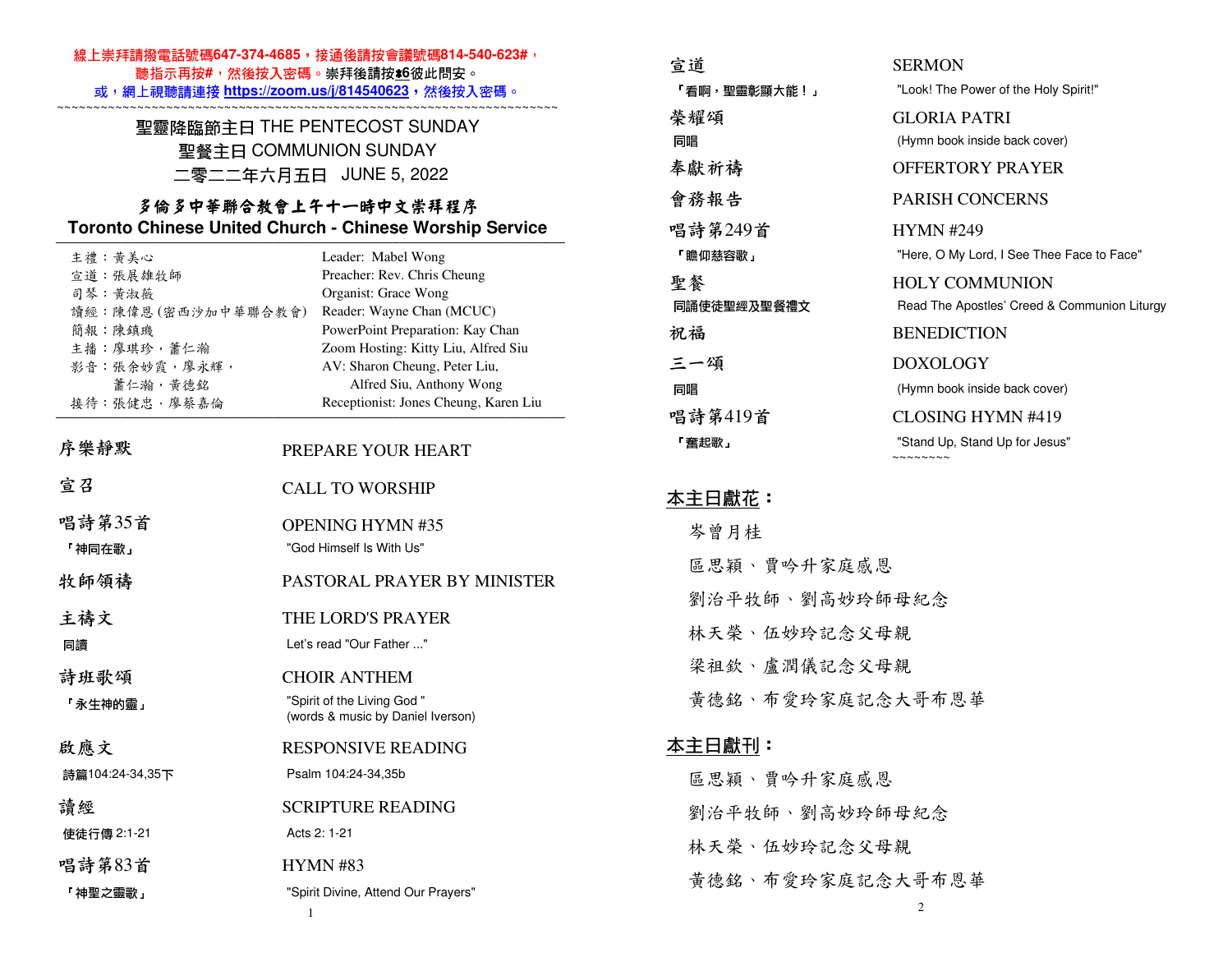# 關懷與支持:

- 1. 本堂英文崇拜每主日上午10時以視頻方式進行,歡迎你連接<u>https://us02web.zoom.us/j/4326626392</u>,按入密碼;或撥電話號 碼(647)374-4685,接通後請按會議號碼814-540-623#,聽指示再 按#,然後按入密碼。若您出席實體中文崇拜,請遵照一切防疫 措施(在堂內維持戴上口罩,消毒雙手和保持適當人際距離),使 本堂成為一個安全健康的宗教場所。如有查詢請聯絡黃布愛玲行政幹事(416-754-7147內線1001) 。
- 2. 閃耀活水堂區議會宣佈,雖然安省政府已取消了大多部公眾地方強制性口罩的要求,但這並不意味著新冠病毒大流行已經結 束或感染風險已消除。敦促各堂區會眾繼續採取基本的公共衛生預防措施和遵循當地公共衛生部門的建議,以保護和減少新 冠病毒的傳播。
- 3. 如你或你的家人需要購買食物、取藥、外賣,或處理其他緊急 事務,您可以致電(647)883-3380與思羣服務的陳姑娘聯繫,查 詢他們在新冠肺炎疫情期間提供的服務;或者您可以致電或留 言給關顧事工組的梁杜敏儀(Loretta),她可以把您的需求轉給思 羣服務。若你知道某人需要輔導或代禱關懷,亦事先徵得其同 意,歡迎你通知張展雄牧師(416-754-7147內線1003)與他、她聯 絡。
- 4. 我們感謝弟兄姊妹和主內朋友對教會的支持,在疫情影響下都 按著能力以金錢回應上帝給予的恩典。請使用適合你的方法捐獻: (1)若你親自交來教會,請先通知行政幹事黃布愛玲,以 確保你的安全; (2)郵寄支票致本教會; (3)使用網上捐款<br>https://www.conodabalae.com/ar/dz/47904,但大学要缴什4%丢绩 https://www.canadahelps.org/en/dn/47894,但本堂要繳付4%手續 費。(4)使用閣下的銀行電子轉賬服務,收款抬頭為<Toronto Chinese United Church>,將奉獻金額用帳戶內的電郵地址發送 到 tcuc.info@bellnet.ca 即可。請在<留言>部寫上你的捐封號碼, 如果您有具體指示,分配捐款予指定基金,可以在<留言>部註明。由於<留言>部的空間有限,建議您使用縮寫(例如,S =主日捐,BM=建設及維修基金,V=前瞻基金,T=感恩捐,F= 獻花, B=獻刊,MS=傳道服務基金。 至於外展或特別捐,則請<br>留言指示、 ,如思你略 <留言 > 双合留空,則能發送的合質略 留言指示 )。如果您將<留言>部分留空,則所發送的金額將 被視為主日捐。

# 特別教友大會通告及議程

 敬啟者:多倫多中華聯合教會定於2022年6月19日(主日)中文崇 拜後(約中午12:10)以實體和視頻在正堂舉行本年度第一次特別教友大會,請會眾考慮和落實聘牧面試小組的建議,以履行聘 請中文事工牧師職位的空缺。屆時加拿大聯合教會閃耀活水區議會代表Catherine Hions將出席會議,本堂全會籍教友將對該 動議進行投票,和請求閃耀活水區議會批准。雖然只有全會籍 教友才有資格在此議案進行投票,但我們邀請並鼓勵所有本堂基本教友和會友\*出席,以支持和見證上帝對本堂未來牧職人 士關係的祝福。聘牧面試小組將繼續努力尋找合適人選,來完 成填補英文事工牧者的空缺。在此同時,請為是次特別教友大 會仍未完成的工作祈禱,並讓本堂各人在作為這信仰社群的一份子,彼此互相扶持,敞開心扉,邁向靈性之旅。

\* 基本教友的定義是指孩子在本堂已經接受兒童洗禮,長大後 尚未行堅信禮成為全會籍教友等人士。當任何人通過成人洗禮和信仰宣言;堅信禮;重申基督教信仰;以及過會禮,就 可正式成為全會籍教友。會友是指定期經常參加本堂教會生 活和工作,但不是全會籍教友*(*有關完整定義,請參閱*2022*年加拿大聯合教會章程手冊*)*。

是次會議議程如下:

- 宣佈會議開始 (核點法定人數及確認大會通告) 1.
- 2. 開會祈禱
- 3. 確認教友大會書記(廖琪珍)
- 4. 介紹聘牧面試小組
- 5. 接納聘牧面試小組簡報及建議聘請中文事工牧師全職合約牧者(附件一)
- 6. 通過中文事工合約牧師其薪酬,福利,搬遷費和合約期
- . 如獲接納,提請加拿大聯合教會閃耀活水區議會批准 7.
- 8.結束祈禱
- 9.散會

2022年度教友大會主席葉呂婉禎,書記廖琪珍同啟主曆二零二二年六月三日

3

4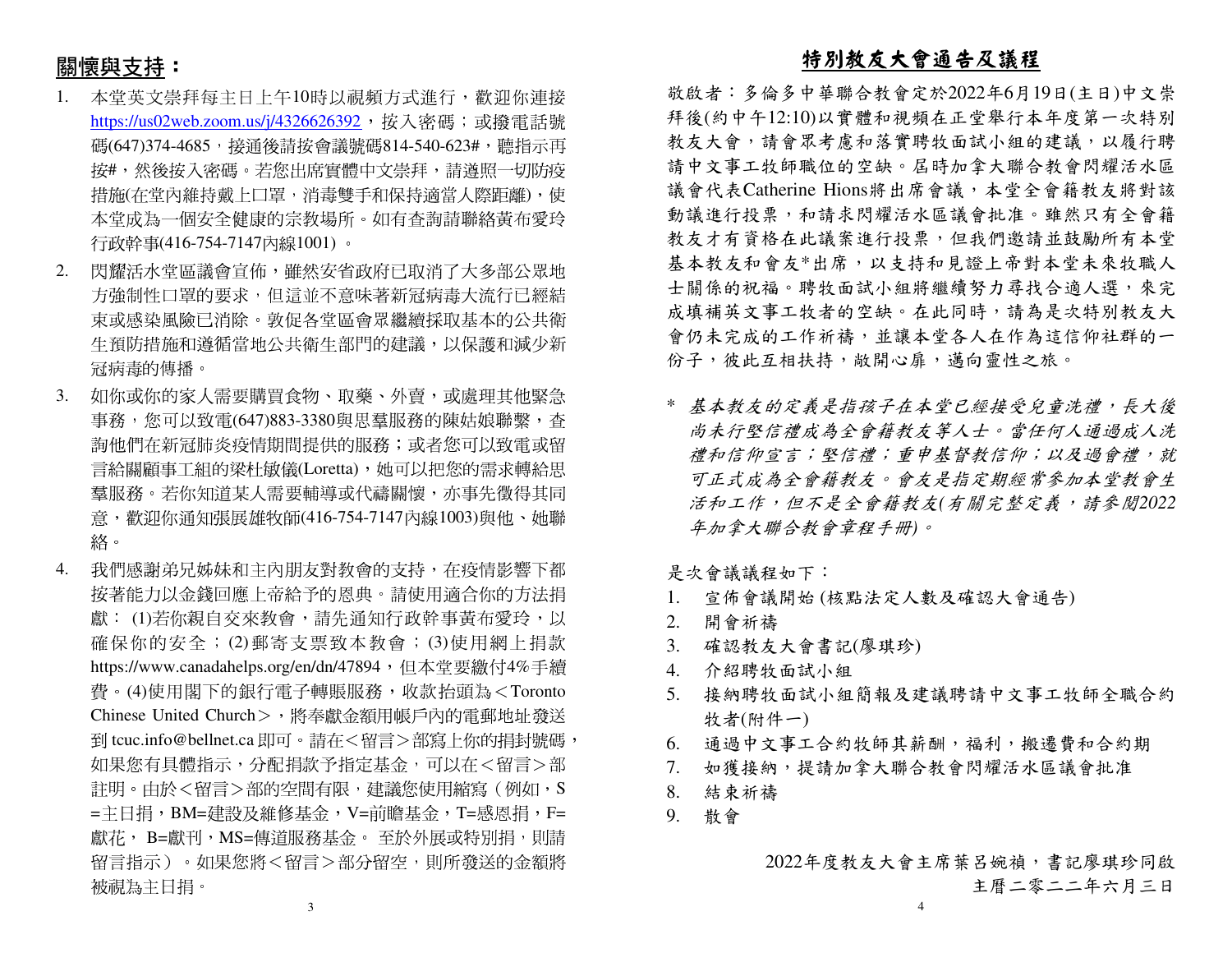### **Notice and Agenda of the 2022 First Special Congregational Meeting**

Notice is hereby given that a Special Congregational Meeting will be held on Sunday, June 19, 2022 immediately after Chinese service (around 12:10pm) at TCUC in-person and virtually to receive and act upon the recommendations of the Interview Team to fulfill the Chinese Ministry Personnel vacancy. Mrs. Catherine Hions from Shining Waters Regional Council and Liaison to TCUC in the process of seeking new Ministers will attend the meeting. Full members of TCUC will vote on the motion to extend the Appointment to the ministry personnel selected and to request that The United Church of Canada and Shining Waters Regional Council approve this Appointment. Although only full members will be eligible to vote on the motion all members and adherents **\*** are invited and encouraged to be present to both support and witness God's blessings on this forthcoming pastoral relationship. The Interview Team will continue work to find a candidate to fulfill the English Ministry Personnel vacancy. In the meantime, please pray for the work that remains to be completed before this SCM and for all of us as a community of faith that we open our hearts and minds to each other's spiritual journeys.

*\* Members are children of full members and children who have been baptized but have not yet become full members. A person becomes a full member through adult baptism and profession of faith; confirmation; re-affirmation of Christian faith; and by certificate of transfer from another congregation or church. An adherent of a congregation is a person who contributes regularly to the life and work of the congregation but is not a member or full member (see 2022 UCC Manual for complete definitions).* 

The agenda is as follows:

- 1. Call to Order (quorum and advance notice confirmation)
- 2. Opening Prayer
- 3. Confirmation of Recording Secretary (Kitty Liu)
- 4. Intro of the Interview Team
- 5. Acceptance of Chinese Ministry Personnel Interview Team Report and Recommendation (Appendix 1)
- 6. Acceptance of new Chinese Ministry Personnel Salary, Benefit, Moving Expenses and Period of Contract
- 7. If accepted, request UCC Shining Waters Regional Council to Approve the Appointment and Terms of Contract
- 8. Closing Prayer
- 9. Adjournment

 Betty Yip, Chairperson of 2022 ACM Kitty Liu, Secretary of 2022 ACM June 3, 2022 5

# 會務消息:

- **1.** 誠邀你和親友參加以下網上平台的聚會:
- $\blacktriangleright$ 就業團契

日期:6月11日(星期六) 時間:晚上8:00 主題:《聖經人物素描》由蕭舒啟恩主持會議ID編號: 820 3340 0639 網絡鏈線:https://us02web.zoom.us/j/82033400639

#### $\blacktriangleright$ 兒童主日學

日期:6月18日(星期日) 時間:上午11:30 會議ID編號: 432 662 6392 網絡鏈線: https://us02web.zoom.us/j/4326626392

#### $\blacktriangleright$ 迦南研經班

日期:6月20日(星期一) 時間:下午2:00 舊約簡介:《哈巴谷書》由張展雄牧師主講電話鏈線:647-374-4685,會議號碼820 5872 5569#,再 按#,最後輸入密碼。網絡鏈線:https://us02web.zoom.us/j/82058725569

# **2.** 壘球隊比賽

 基督教會社群壘球協會賽季已經開始了!本堂盟約隊將於 6月5日(今日)下午二時在Iroquois Park對賽。歡迎你屆時前往295 Chartland Blvd S, Scarborough觀賽助陣。

# **3.** 排舞班復課

 排舞班將於2022年6月5日星期日下午2:15-3:45恢復活動。 我們在六月期間將提供免費課程,歡迎所有人士參加。參與者必須完全接種新冠病毒疫苗兩劑或以上,並且在上課 時必須遵守所有設定的安全措施。如有興趣,請聯絡林伍 妙玲姊妹查詢詳情。